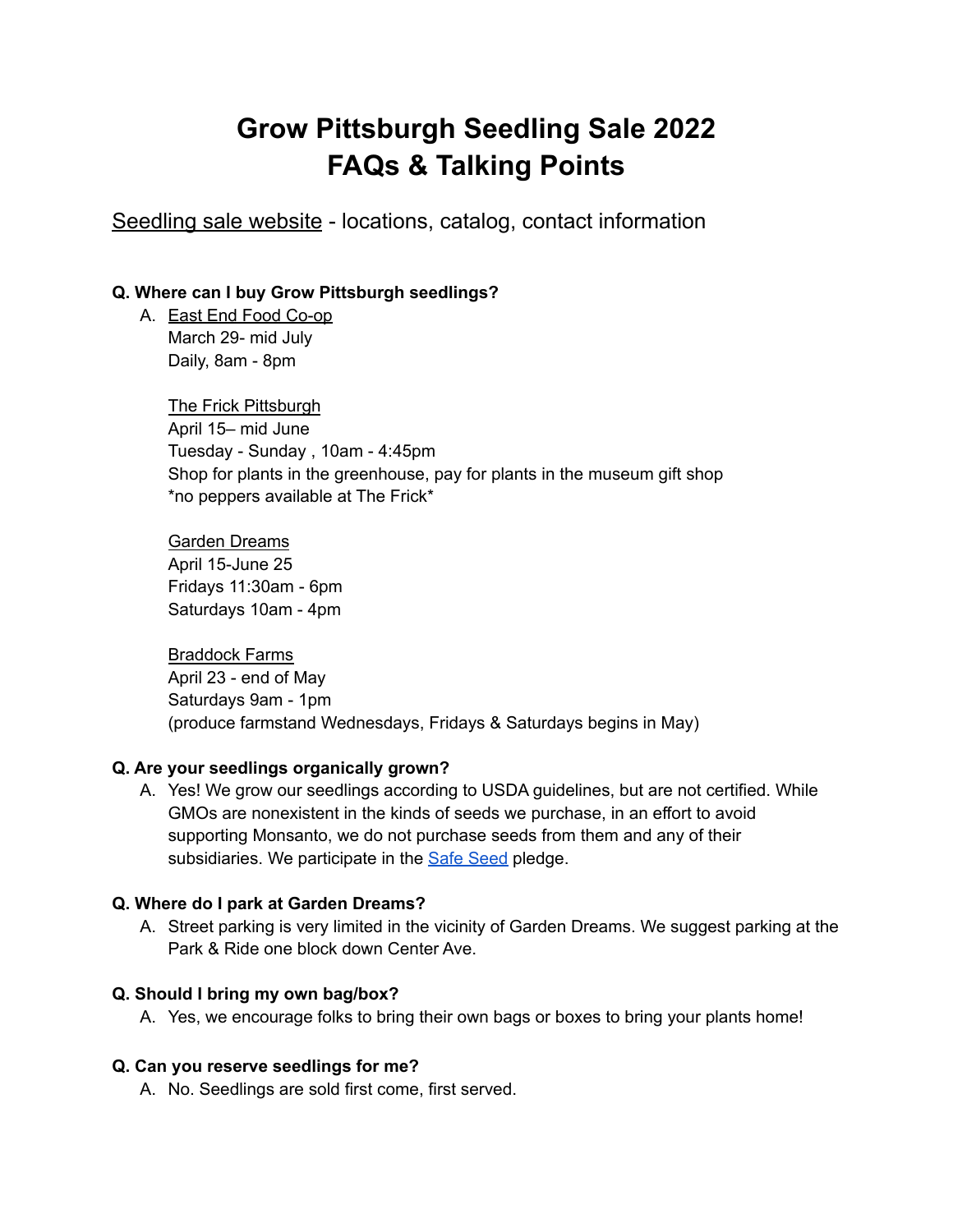# **Q. Are you going to have \_\_\_\_\_ variety on \_\_\_\_\_ date?**

A. We plan successions of all of our varieties to have available throughout the duration of the sale. Things do sometimes temporarily sell out. We only offer our healthiest seedlings for sale. We will do our best to update our website if we sell out of particular varieties for the season.

# **Q. Do you have \_\_\_\_\_\_\_ variety available today?**

A. Give us a call to find out if we have particular varieties available at Garden Dreams at 412-362-4769 x234.

## **Q. Can I request a particular variety for next year?**

A. We love hearing what people want to grow! Send us an email at [seedlingsale@growpittsburgh.org](mailto:seedlingsale@growpittsburgh.org) and we will keep track of requests there.

#### **Q. Are you selling seedlings online again this year?**

A. All sales will be in person - no online sale this year.

## **Q. Do you deliver seedlings?**

A. We don't have the capacity to deliver at this time.

#### **Q. Can I use EBT to purchase seedlings?**

A. Yes! Seedlings are an eligible purchase using EBT/SNAP. You may shop using EBT at East End Food Co-op, Garden Dreams, Shiloh Farm and Braddock Farms. The Frick doesn't have the capabilities to accept EBT.

#### **Q. Where can I redeem gift certificates and coupons?**

A. Garden Dreams (Braddock & Shiloh Farms possibly, reach out if you have any questions). We will honor any Garden Dreams gift cards, even if they were issued by previous owners (these must be redeemed at Garden Dreams).

#### **Q. Have my seedlings been hardened off?**

A. We do our best to harden off all seedlings for sale, but sometimes that isn't possible with weather conditions. We always suggest [hardening](http://www.growpittsburgh.org/wp-content/uploads/How-To-Preparing-Seedlings-for-Planting.pdf) off plants you take home for at least a few days.

## **Q. Can I bring back my empty pots?**

A. We don't accept back any 3 or 4" pots. If you have 1 or 2 gallon pots (what we sell our berries in), we would sanitize and reuse those.

## **Q. Will you have compost, topsoil or mulch available in bulk at Garden Dreams?**

A. Hopefully in the future! In the meantime, you can get bulk materials from our [Garden](https://www.growpittsburgh.org/garden-and-farm-resources/garden-resource-center/) [Resource](https://www.growpittsburgh.org/garden-and-farm-resources/garden-resource-center/) Center.

## **Q. Can I purchase seedlings wholesale for my garden project?**